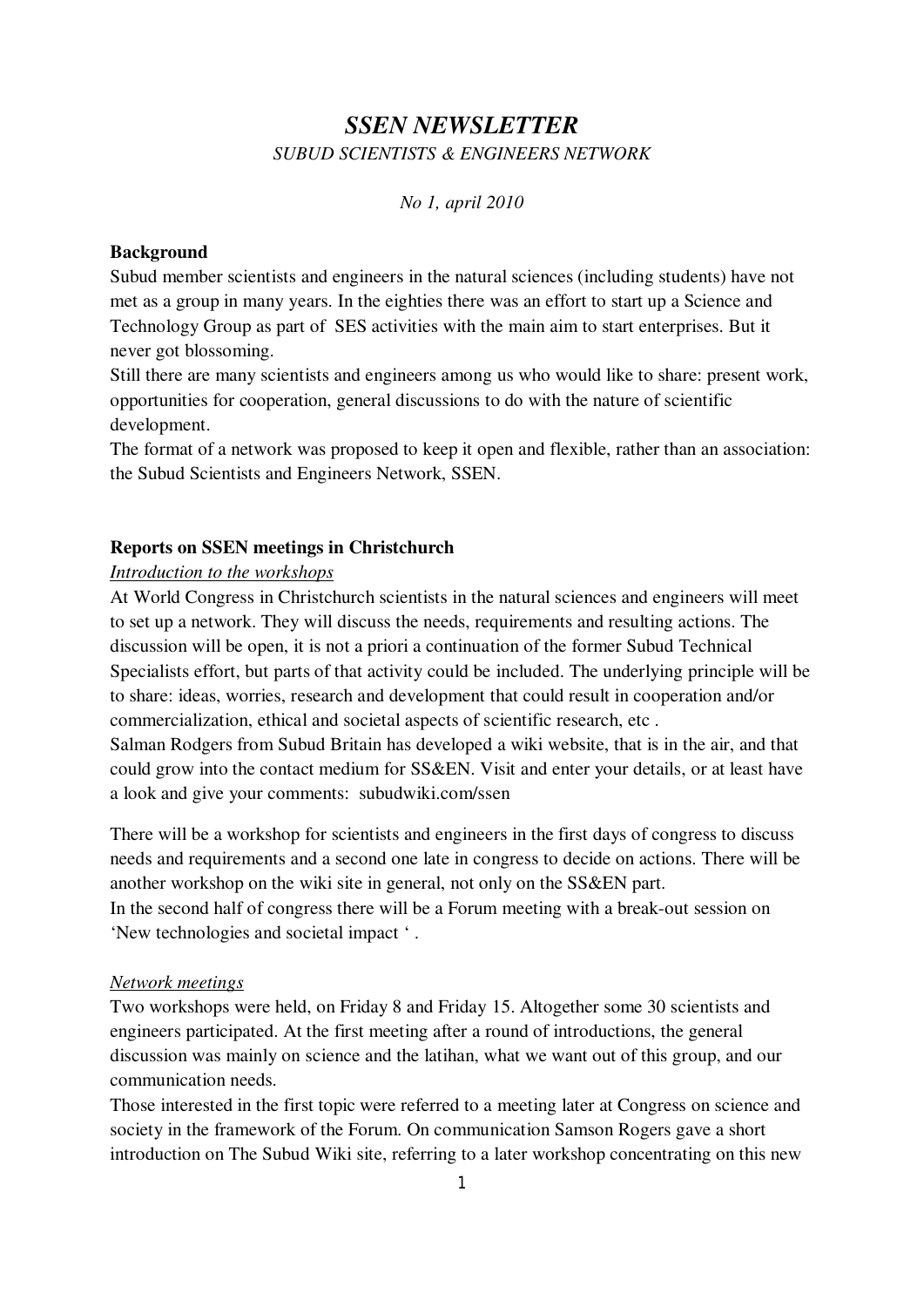initiative. The site can be used to place profiles and contact information, to host discussions, and to post ideas for cooperation.

Then the group split in two to go into more detail: environmental issues and enterprises. The second meeting went into more detail on the site as a medium for cooperation. There was a discussion on intellectual property as related to publication. It was agreed that the site could only be used for first introductions, although it was password protected. Further in-depth discussions between interested parties should be in the private domain.

Further it became clear that considerable publicity should be made for the site as a medium for communication, to make it successful.

#### Forum meeting

Following an meeting of Subud scientists in the natural sciences and engineers, where general topics of cooperation and sharing were discussed, a meeting in the context of the Forum was organized, basically for the same target group to talk about more ethical and societal issues related to the work of scientists and engineers who have experienced the latihan.

17 Participants turned up with varied backgrounds from organizational expertise to research physicists, IT specialists and policy makers. The meeting was held as a round table. In a nutshell, the topics discussed were:

- Receiving in your work
- Science and the world, and our relation to it
- Science in Subud

# Receiving in your work.

Originality is often based on receiving, both for Subud members and for non-members, which was recognized. Though in the last case it would be called intuition.

There was a story that a top class Subud scientist often had a problem to translate his insights into the scientific language necessary to communicate them with his peers. In the meeting this was not generally acknowledged.

## Science and the world, and our relation to it

The world is complex, all actions have an inbuilt duality, large systems are being developed where human control is unclear, new products are put on the market mainly for commercial reasons without a clear need , there is a growing trivialization of values, a loss of depth. What is needed is a change of paradigm. Can we play a role there?

We want to do the good thing, but as participants in the general society we are not completely free to make our choices. We have to at least partially adapt. As Subud member and scientist we should trust our receiving/intuition, and aim at a kind of work that is beneficial. If we cannot realize that completely in our 'job', then we can put energy in it in our spare time. There are interesting activities in the world where we could get involved, like the open source project, or the development of a new economy. There are opportunities in policymaking, open consultations and special research programs. We can partake in the public debate. We can bring parties together, starting from a neutral playing field.

There are opportunities for new projects particularly in developing countries, where there is more flexibility.

We can test the public debate/discourse in our Subud community.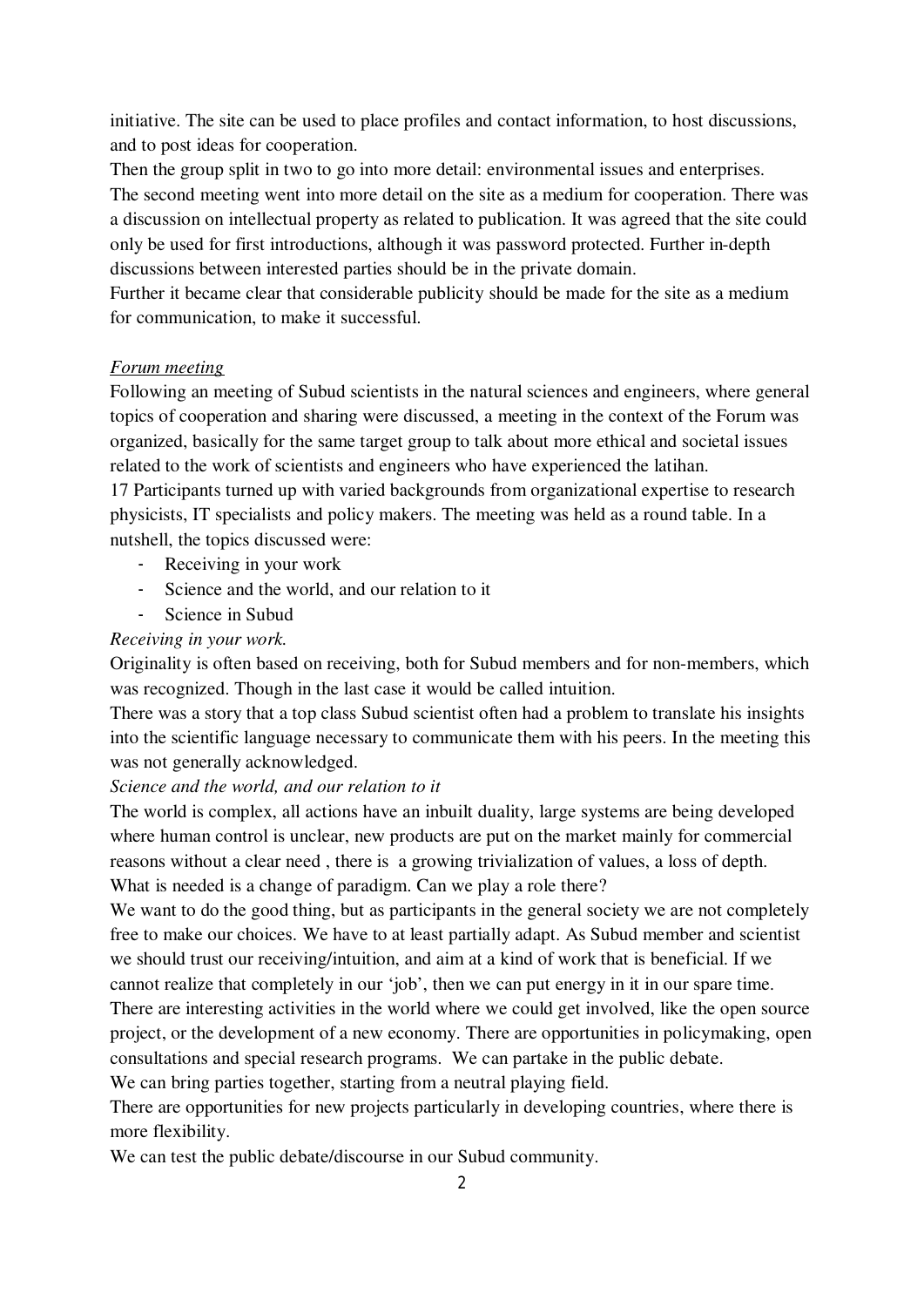Through our latihan we can develop best practices, demo projects for new ways of working, a change in the system of innovation.

Science in Subud

Subud could benefit from technical development, as for instance in the efficient use of IT. The Subud organization could be an interesting test ground, as it is worldwide, covering different cultures and economical environments. If we are able to develop an efficient use of IT to communicate internationally, we could overcome blockages of the past, where we have many talents but thinly spread. Technology could also play a role in bridging the gap between developed and undeveloped.

# Concluding:

Subud Scientists and Engineers through following their inner guidance :

- Can influence the public debate by participating in events, by answering consultations, by working in NGOs, by bringing groups together
- Can do projects

Our means of communication is the Subud wiki:

- Ideas for projects can be posted
- Experiences can be shared on societal issues encountered in the work, which might motivate others
- Opportunities can be posted for meeting the world.

## Wiki News

This will in next issues be a fixed item with subheadings with the aim to refer to the wiki site: general, offers, requests, forum topics

Forum discussions:

Bapak on enterprise, Farlan Hateley

Looking for business partners, sales and marketing in internet industry, Hubert Talib

How to make money from Photovoltais solar panels, government support in Germany, Elias Urrejola

Networking for business, new ways in networking, Oliver Waite

Ideas for a new enterprise, suggestions, Oliver Waite

## Invitation

If you are a Subud member scientist or engineer in the natural sciences, please enter your short cv and interests on www.subudwiki.com, and send an email to reinbrandvisman@kpnmail.nl to subscribe to the SSEN quarterly. In that mail you can also give specific needs and expectations of the network.

News